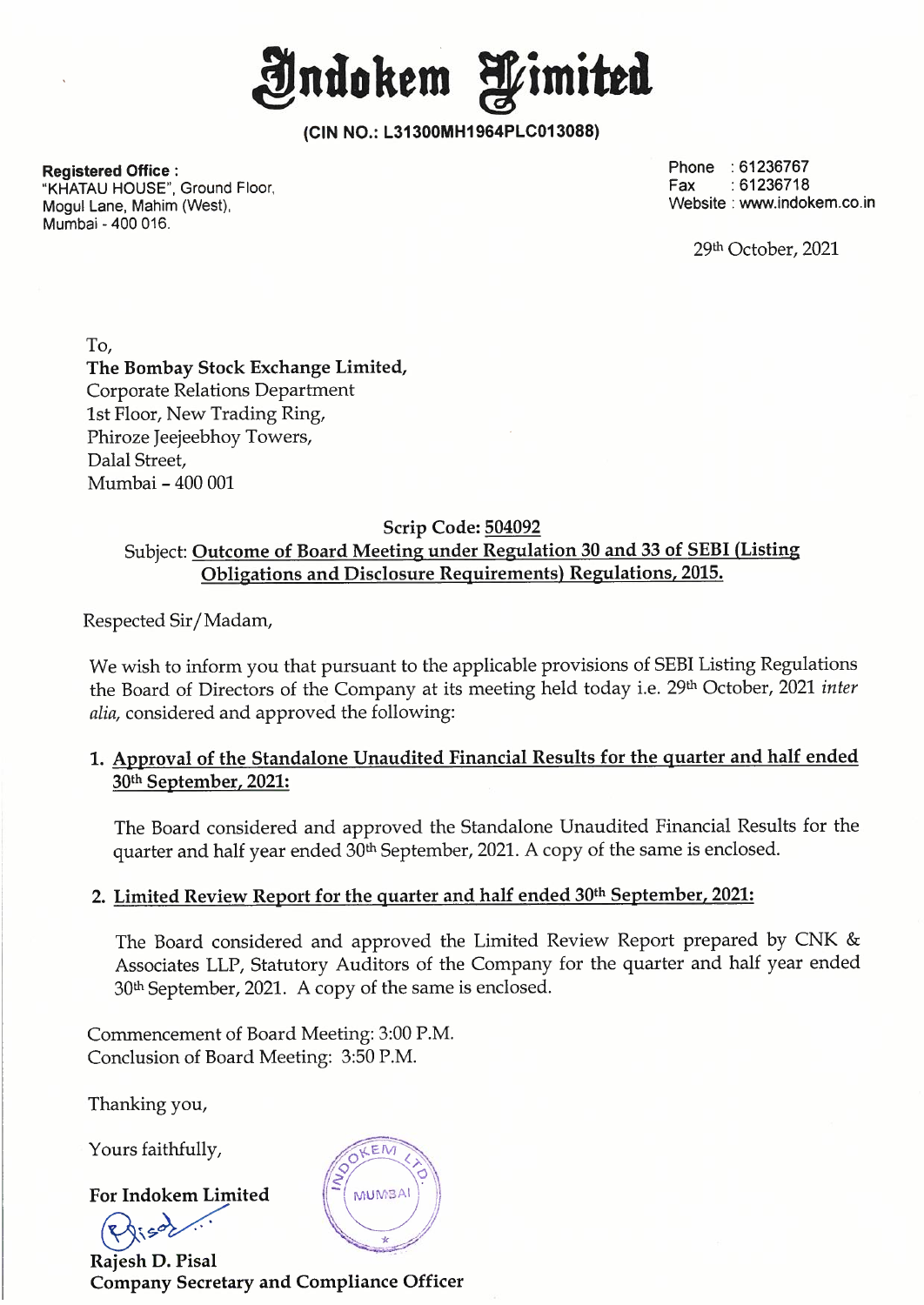#### **INDOKEM LIMITED**

#### CIN NO.: L31300MH1964PLC013088

#### Registered Office: Plot No. 410/411, Khatau House, Mogul Lane, Mahim, Mumbai 400 016.

#### Tel No.: +91-22-61236767/61236711 Email: iklsecretarial@gmail.com Website: www.indokem.co.in UNAUDITED FINANCIAL RESULTS FOR THE QUARTER AND HALF YEAR ENDED SEPTEMBER 30, 2021

| Sr. No.        |     |                                                            |               |               |               |                        |               | (Rs. in Lakhs) |
|----------------|-----|------------------------------------------------------------|---------------|---------------|---------------|------------------------|---------------|----------------|
|                |     |                                                            | Quarter ended |               |               | <b>Half Year ended</b> |               | Year ended     |
|                |     | <b>Particulars</b>                                         | September     | June 30, 2021 | September 30, | September 30,          | September 30, | March 31, 2021 |
|                |     |                                                            | 30, 2021      | (Unaudited)   | 2020          | 2021                   | 2020          | (Audited)      |
|                |     |                                                            | (Unaudited)   |               | (Unaudited)   | (Unaudited)            | (Unaudited)   |                |
| $\mathbf{1}$   |     | <b>INCOME</b>                                              |               |               |               |                        |               |                |
|                | a)  | Income from operations                                     | 2,442         | 2416          | 1995          | 4,858                  | 2,942         | 7,924          |
|                | b)  | <b>Other Income</b>                                        |               | 35            | U             | 36                     |               | 23             |
|                |     | <b>Total income from operations</b>                        | 2,443         | 2,451         | 1,995         | 4,894                  | 2,943         | 7,947          |
| $\overline{2}$ |     | <b>Expenses</b>                                            |               |               |               |                        |               |                |
|                |     | a) Cost of materials consumed                              | 2,066         | 1735          | 1,495         | 3,801                  | 2,117         | 5,771          |
|                | b)  | Purchase of stock in trade                                 | 212           | 117           | 63            | 329                    | 72            | 208            |
|                | c)  | Changes in inventories of finished goods, work-in-         | (397)         | 50            | (93)          | (347)                  | (40)          | (54)           |
|                |     | process and stock in trade                                 |               |               |               |                        |               |                |
|                | d)  | Employee benefits expense                                  | 226           | 226           | 189           | 452                    | 284           | 681            |
|                | e)  | Finance cost                                               | 29            | 30            | 35            | 59                     | 65            | 123            |
|                | f)  | Depreciation and amortisation expense                      | 29            | 28            | 29            | 57                     | 58            | 115            |
|                | g)  | Other Expenditure (Refer Note 4)                           | 259           | 216           | 211           | 475                    | 315           | 804            |
|                |     | <b>Total expenses</b>                                      | 2,424         | 2.402         | 1,929         | 4,826                  | 2,871         | 7,648          |
| з              |     | Profit / (Loss) before tax (1) - (2)                       | 19            | 49            | 66            | 68                     | 72            | 299            |
| 4              |     | Tax expenses:                                              |               |               |               |                        |               |                |
|                |     | <b>Current tax</b>                                         |               |               |               | ٠                      |               |                |
|                |     | Excess / short Provision for previous years                |               |               |               |                        |               | 3 <sup>1</sup> |
| 5              |     | Profit / (Loss) for the year (3) - (4)                     | 19            | 49            | 66            | 68                     | 72            | 296            |
| 6              |     | Other comprehensive income / (loss) net of tax             |               |               |               |                        |               |                |
|                |     | Items that will not be reclassified subsequently to profit | (3)           |               |               | (3)                    |               | (6)            |
|                |     | and loss account                                           |               |               |               |                        |               |                |
| $\overline{7}$ |     | Total comprehensive income / (loss) net of tax $(5) + (6)$ | 16            | 49            | 66            | 65                     | 72            | 290            |
| 8              |     | Paid-up equity share capital (face value of Rs. 10/- each) | 2.433         | 2,433         | 2,433         | 2,433                  | 2,433         | 2,433          |
| 9              |     | Other Equity (excluding revaluation Reserve)               |               |               |               |                        |               | 759            |
| 10             |     | Earnings per share (EPS) (not annualised)                  |               |               |               |                        |               |                |
|                |     | <b>Total Earnings per share</b>                            |               |               |               |                        |               |                |
|                |     | (a) Basic (in Rs.)                                         | 0.08          | 0.20          | 0.27          | 0.28                   | 0.30          | 1.22           |
|                | (b) | Diluted (in Rs.)                                           | 0.08          | 0.20          | 0.27          | 0.28                   | 0.30          | 1.22           |
|                |     |                                                            |               |               |               |                        |               |                |
| <b>INOTES:</b> |     |                                                            |               |               |               |                        |               |                |

 $\mathbf{1}$ The above unaudited financial results were reviewed by the Statutory Auditors, Audit Committee and approved by the Board of Directors at the meeting held on October 29, 2021.

 $\overline{2}$ The Company operates in two segments, viz. textile dyes and chemicals and electrical capacitors. However the segment reporting for electrical capacitors is not disclosed separately, as the same does not qualify for separate disclosure as per Ind-AS 108 on operating segments.

 $\overline{3}$ The Board of Directors of the Company, at its meeting held on September 13, 2021 have considered and approved a Revised Scheme of Amalgamation between the Company and Refnol Resins and Chemicals Limited. The appointed date for the scheme is April 1, 2021 or such other date as may be fixed or approved by the National Company Law Tribunal. Pending approval from various authorities, no accounting effect has been given to the above scheme for the quarter ended September 30, 2021.

 $\sqrt{4}$ Other Expenditure includes a sum of Rs. 21.27 lakhs incurred in current quarter towards Amalgamation expenses

 $\overline{\mathbf{5}}$ The figures of the previous period(s) / year have been regrouped / reclassified wherever necessary

Place: Mumbai Date: 29/10/2021



For Indokem Limited

Mahendra K. Khatau **Chairman & Managing Director** DIN: 00062794

(NK

**VADODAR/** 

**ED ACCO**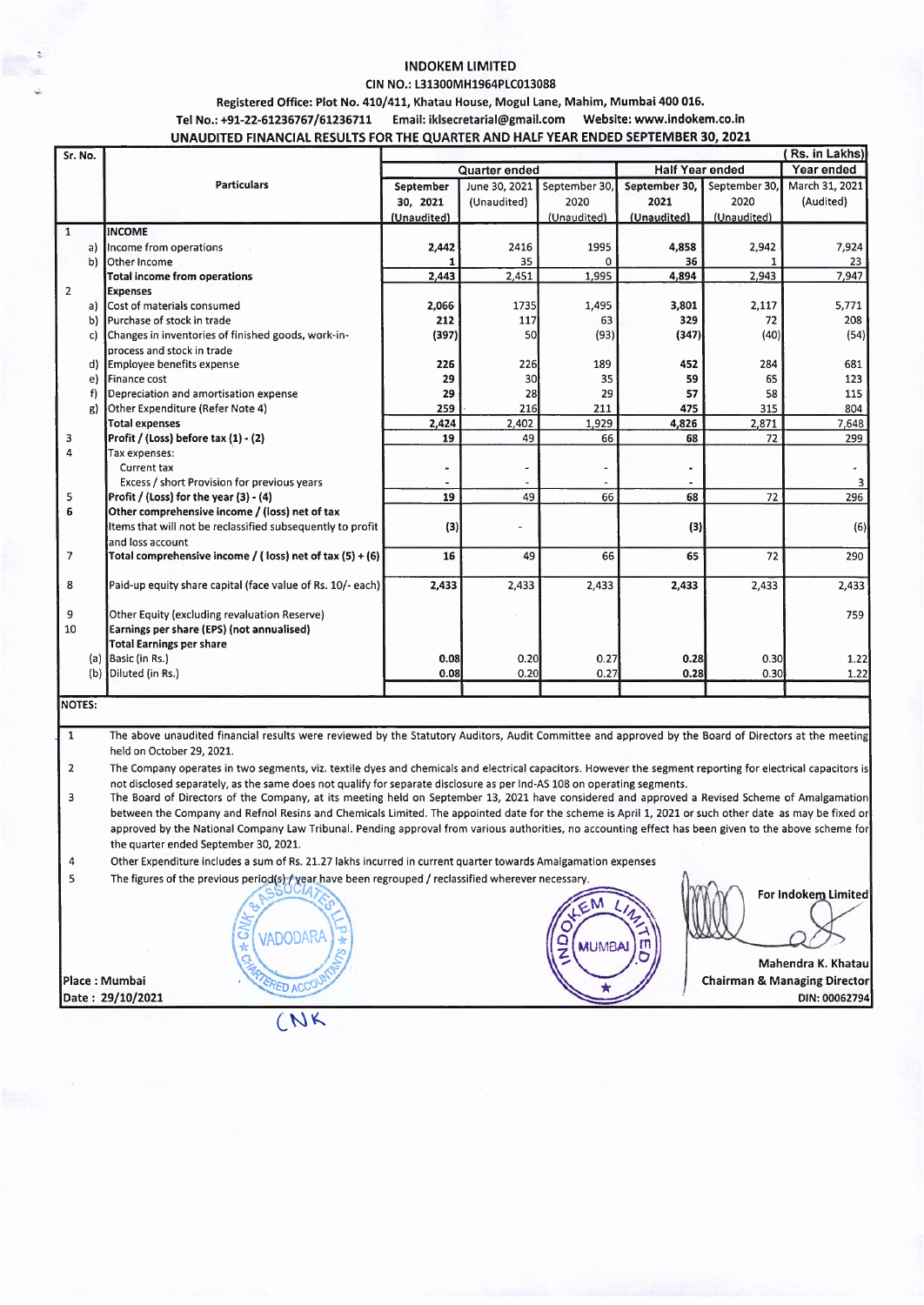#### **INDOKEM LIMITED CIN NO.: L31300MH1964PLC013088**

#### **Registered Office: Plot No. 410/411, Khatau House, Mogul Lane, Mahim, Mumbai 400 016. Tel No.: +91-22-61236767 /61236711 Email: iklsecretarial@gmail.com Website: www.indokem.co.in STATEMENT OF ASSETS AND LIABILITIES AS AT SEPTEMBER 30, 2021**

,.

|                                                                                                                                                               |                        | (Rs. in Lakhs)                            |  |  |  |
|---------------------------------------------------------------------------------------------------------------------------------------------------------------|------------------------|-------------------------------------------|--|--|--|
|                                                                                                                                                               | <b>As at September</b> |                                           |  |  |  |
| <b>Particulars</b>                                                                                                                                            | 30, 2021               | As at March                               |  |  |  |
|                                                                                                                                                               | (Unaudited)            | 31, 2021 (Audited)                        |  |  |  |
| <b>ASSETS</b>                                                                                                                                                 |                        |                                           |  |  |  |
| <b>Non-current assets</b>                                                                                                                                     |                        |                                           |  |  |  |
| Property, plant and equipment                                                                                                                                 | 2,467                  | 2,493                                     |  |  |  |
| Capital work-in-progress                                                                                                                                      | 153                    | 144                                       |  |  |  |
| Goodwill                                                                                                                                                      | 71                     | 71                                        |  |  |  |
| Intangible assets                                                                                                                                             | 10                     | 12                                        |  |  |  |
| Financial assets                                                                                                                                              |                        |                                           |  |  |  |
| Investments                                                                                                                                                   | 1                      | 1                                         |  |  |  |
| Other financial assets                                                                                                                                        | 43                     | 40                                        |  |  |  |
| Income tax assets (net)                                                                                                                                       | 20                     | 18                                        |  |  |  |
| Other non-current assets                                                                                                                                      | 210                    | 222                                       |  |  |  |
| <b>Total non-current assets</b>                                                                                                                               | 2,975                  | 3,001                                     |  |  |  |
| <b>Current assets</b>                                                                                                                                         |                        |                                           |  |  |  |
| Inventories                                                                                                                                                   | 1,631                  | 999                                       |  |  |  |
| Financial assets                                                                                                                                              |                        |                                           |  |  |  |
| Investments *                                                                                                                                                 | 0                      | o                                         |  |  |  |
| Trade receivables                                                                                                                                             | 2,344                  | 2,281                                     |  |  |  |
| Cash and cash equivalents                                                                                                                                     | 59                     | 69                                        |  |  |  |
| Bank balance other than cash and cash equivalent                                                                                                              | 19                     | 3                                         |  |  |  |
| <b>Loans and Advances</b>                                                                                                                                     | 1                      | 1                                         |  |  |  |
| Other financial assets                                                                                                                                        | 90                     | 124                                       |  |  |  |
|                                                                                                                                                               | 1                      | $\overline{2}$                            |  |  |  |
| Income tax assets (net)<br>Other current assets                                                                                                               | 147                    | 103                                       |  |  |  |
|                                                                                                                                                               | 4,292                  | 3,582                                     |  |  |  |
| <b>Total current assets</b><br><b>Total assets</b>                                                                                                            | 7,267                  | 6,583                                     |  |  |  |
| <b>EQUITY AND LIABILITIES</b><br><b>Equity</b><br>Equity share capital<br>Other equity<br><b>Total equity</b><br><b>LIABILITIES</b>                           | 2,433<br>825<br>3,258  | 2,433<br>759<br>3,192                     |  |  |  |
| <b>Non-current liabilities</b>                                                                                                                                |                        |                                           |  |  |  |
| <b>Financial Liabilities</b>                                                                                                                                  | 731                    | 752                                       |  |  |  |
| Borrowings                                                                                                                                                    | 229                    | 223                                       |  |  |  |
| Other financial liabilities                                                                                                                                   | 137                    | 127                                       |  |  |  |
| Provisions                                                                                                                                                    |                        | 1,102                                     |  |  |  |
| <b>Total non-current liabilities</b>                                                                                                                          | 1,097                  |                                           |  |  |  |
| <b>Current liabilities</b>                                                                                                                                    |                        |                                           |  |  |  |
| <b>Financial liabilities</b>                                                                                                                                  | 323                    | 184                                       |  |  |  |
| Borrowings                                                                                                                                                    |                        |                                           |  |  |  |
| Trade payables                                                                                                                                                |                        |                                           |  |  |  |
| (i) Total outstanding dues of Micro and Small Enterprises                                                                                                     | 2,199                  | 1,787                                     |  |  |  |
| (ii) Total outstanding dues of Creditors other than Micro and Small Enterprises                                                                               |                        |                                           |  |  |  |
| Other financial liabilities                                                                                                                                   | 6                      | 9                                         |  |  |  |
| Provisions                                                                                                                                                    | 72                     | 67                                        |  |  |  |
| Other current liabilities                                                                                                                                     | 312                    | 242                                       |  |  |  |
| <b>Total current liabilities</b>                                                                                                                              | 2,912                  | 2,289                                     |  |  |  |
| <b>Total liabilities</b>                                                                                                                                      | 4,009                  | 3,391                                     |  |  |  |
| <b>Total equity and liabilities</b>                                                                                                                           | 7,267<br>nΓ            | 6,583                                     |  |  |  |
| * Amount is below the rounding off norms adopted by the Company.<br>$O^+$<br>$*$ CN<br>$\overline{Q}$<br>VADODARA<br><b>MUMBAI</b><br><b>CHARTERED ACCOUT</b> | $\mathsf{m}$           | For Indokem Limited<br>Mahendra K. Khatau |  |  |  |
| Place: Mumbai                                                                                                                                                 |                        | <b>Chairman &amp; Managing Director</b>   |  |  |  |
| Date: 29/10/2021                                                                                                                                              |                        | DIN: 00062794                             |  |  |  |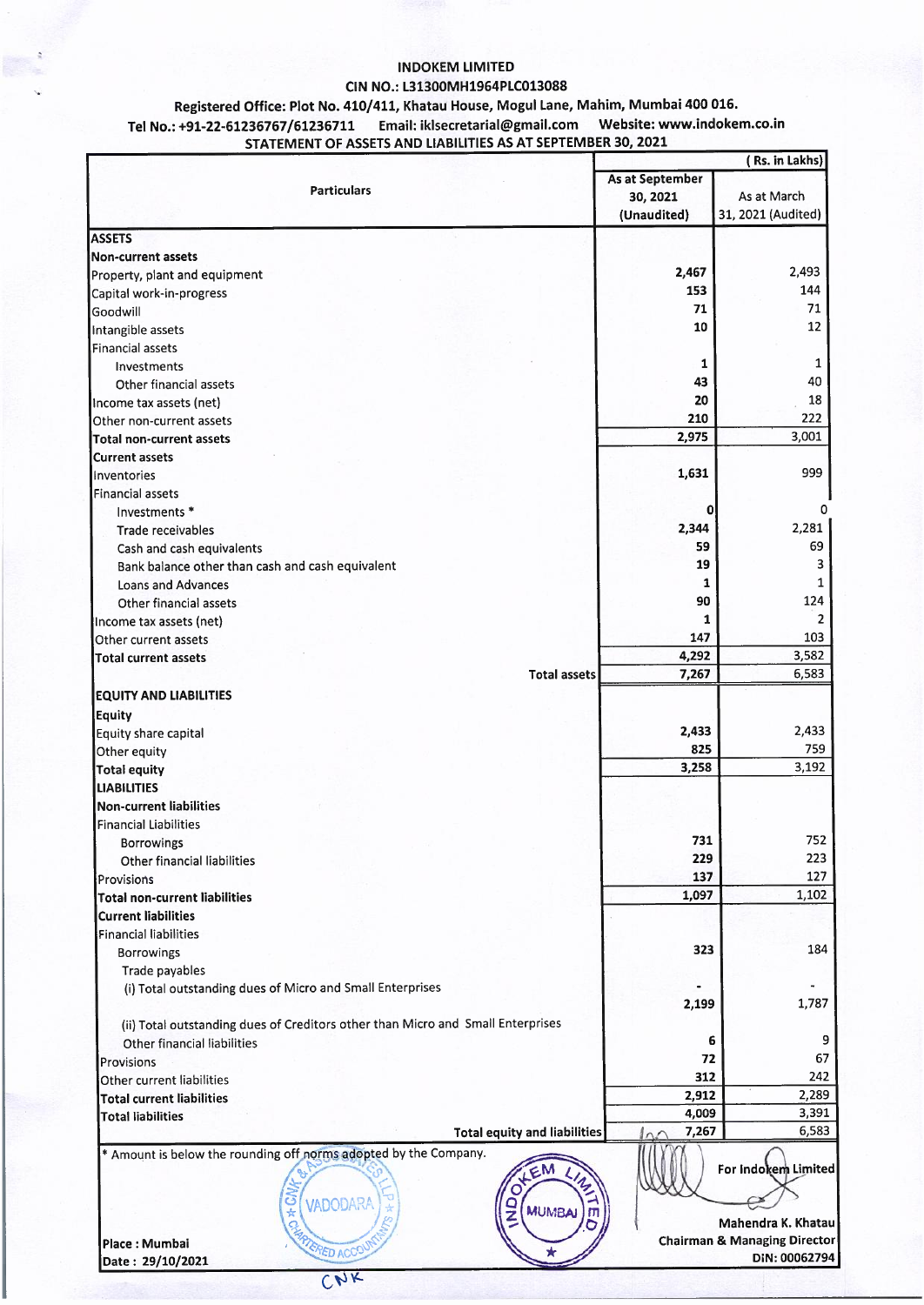#### INDOKEM LIMITED

#### CIN NO.: L31300MH1964PLC013088 Registered Office: Plot No. 410/411, Khatau House, Mogul Lane, Mahim, Mumbai 400 016. Tel No.: +91-22-61236767/61236711 Email: iklsecretarial@gmail.com Website: www.indokem.co.in CASH FLOW STATEMENT FOR THE HALF YEAR ENDED SEPTEMBER 30, 2021

|    |                                                                                                                            | <b>Half Year</b>                        | (Rs. in Lakhs)<br><b>Half Year</b> |
|----|----------------------------------------------------------------------------------------------------------------------------|-----------------------------------------|------------------------------------|
|    | <b>Particulars</b>                                                                                                         | <b>Ended</b>                            | <b>Ended</b>                       |
|    |                                                                                                                            | September                               | September 30,                      |
|    |                                                                                                                            | 30, 2021                                | 2020                               |
|    |                                                                                                                            | <b>Unaudited</b>                        | <b>Unaudited</b>                   |
|    |                                                                                                                            |                                         |                                    |
| А. | <b>CASH FLOW FROM OPERATING ACTIVITIES</b>                                                                                 | 68                                      | 72                                 |
|    | Net Profit/ (loss) before tax                                                                                              |                                         |                                    |
|    | Adjustments for:                                                                                                           |                                         |                                    |
|    | Depreciation and amortization                                                                                              | 57                                      | 58                                 |
|    | Loss/(Profit) on sale/disposal of Property, Plant and Equipment*                                                           | $\Omega$                                |                                    |
|    | Finance cost                                                                                                               | 59                                      | 65                                 |
|    | Interest income*                                                                                                           | 0                                       |                                    |
|    | Allowances for credit losses (written/back)                                                                                | $\overline{2}$                          |                                    |
|    | Bad debts written off / (written back)*                                                                                    | 0                                       |                                    |
|    | Sundry balances written off                                                                                                | 0                                       | 19                                 |
|    | Adiustment on account of OCI                                                                                               | (3)                                     |                                    |
|    |                                                                                                                            | (17)                                    |                                    |
|    | Sundry balances written back                                                                                               |                                         |                                    |
|    | Operating profit before working capital changes                                                                            | 166                                     | 218                                |
|    | Changes in working capital:                                                                                                |                                         |                                    |
|    | (Increase)/ decrease in inventories                                                                                        | (632)                                   | 148                                |
|    | (Increase)/ decrease in trade receivables                                                                                  | (63)                                    | 244                                |
|    | (Increase)/ decrease in other financial assets                                                                             | 31                                      |                                    |
|    | (Increase)/ decrease in other current assets                                                                               | (32)                                    | (69)                               |
|    | Increase/ (decrease) in trade payables                                                                                     | 412                                     | (312)                              |
|    |                                                                                                                            | 3                                       | (1)                                |
|    | Increase/ (decrease) in other financial liabilities                                                                        | 87                                      | (73)                               |
|    | Increase/ (decrease) in other current liabilities                                                                          |                                         |                                    |
|    | Increase/ (decrease) in provisions                                                                                         | 16                                      | (8)                                |
|    | Cash generated from operations                                                                                             | (13)                                    | 150                                |
|    | Income taxes refunded/ (paid), net                                                                                         | (1)                                     |                                    |
|    | Net Cash From Operating Activities  A                                                                                      | (14)                                    | 150                                |
|    |                                                                                                                            |                                         |                                    |
| В. | <b>CASH FLOW FROM INVESTING ACTIVITIES</b>                                                                                 |                                         |                                    |
|    | Purchase of Property, Plant and Equipment                                                                                  | (38)                                    | (49)                               |
|    |                                                                                                                            | (16)                                    | (1)                                |
|    | Redemption/ (investments in fixed deposits)                                                                                | 0                                       |                                    |
|    | Interest received *                                                                                                        | (54)                                    | (50)                               |
|    | Net Cash (Used in) / from Investing Activities  B                                                                          |                                         |                                    |
|    |                                                                                                                            |                                         |                                    |
| C. | <b>CASH FLOW FROM FINANCING ACTIVITIES</b>                                                                                 |                                         | 27                                 |
|    | Repayment of loans taken from banks and financial institutions                                                             | (33)                                    |                                    |
|    | Unsecured loans taken from directors                                                                                       | 155                                     | (18)                               |
|    | Unsecured loans repaid to directors                                                                                        | (16)                                    | 15                                 |
|    | (Repayment) / Receipt of loans to / from company                                                                           | 12                                      | (21)                               |
|    | Finance costs paid                                                                                                         | (60)                                    | (66)                               |
|    | Net Cash (Used in)/ from Financing Activities  C                                                                           | 58                                      | (63)                               |
|    |                                                                                                                            |                                         |                                    |
|    | Net increase/(decrease) in cash & cash equivalents (A+B+C)                                                                 | (10)                                    |                                    |
|    |                                                                                                                            |                                         |                                    |
|    | Cash and Cash equivalents at the beginning of the year:                                                                    |                                         |                                    |
|    | Cash on hand                                                                                                               |                                         |                                    |
|    | Balance with banks in current accounts                                                                                     | 65                                      |                                    |
|    |                                                                                                                            | 69                                      |                                    |
|    |                                                                                                                            |                                         |                                    |
|    | Cash and Cash equivalents at the closing of the period :                                                                   | 10                                      |                                    |
|    | Cash on hand                                                                                                               |                                         |                                    |
|    | Balance with banks in current and accounts                                                                                 | 49                                      |                                    |
|    |                                                                                                                            |                                         | 59                                 |
|    | Net increase/(decrease) as disclosed above                                                                                 | (10)                                    |                                    |
|    | * Amount is below the rounding off norms adopted by the Company.                                                           |                                         |                                    |
|    | Note: 1. The above cash flow statement has been prepared under the "Indirect Method" set qut in Indian Accounting Standard |                                         |                                    |
|    | (Ind As-7) on statement of Cash Flow as notified under Companies (Accounts) Rule 2015                                      |                                         |                                    |
|    |                                                                                                                            |                                         | For Indokem-Limited                |
|    |                                                                                                                            |                                         |                                    |
|    | ම                                                                                                                          |                                         |                                    |
|    | <b>VADODARA</b><br>¥                                                                                                       |                                         | Mahendra K. Khatau                 |
|    | <b>MUMBAI</b><br>Ź<br>$\mathsf{m}$<br>ą                                                                                    |                                         |                                    |
|    | Place: Mumbai                                                                                                              | <b>Chairman &amp; Managing Director</b> |                                    |
|    | Date : 29/10/2021                                                                                                          |                                         | DIN: 00062794                      |